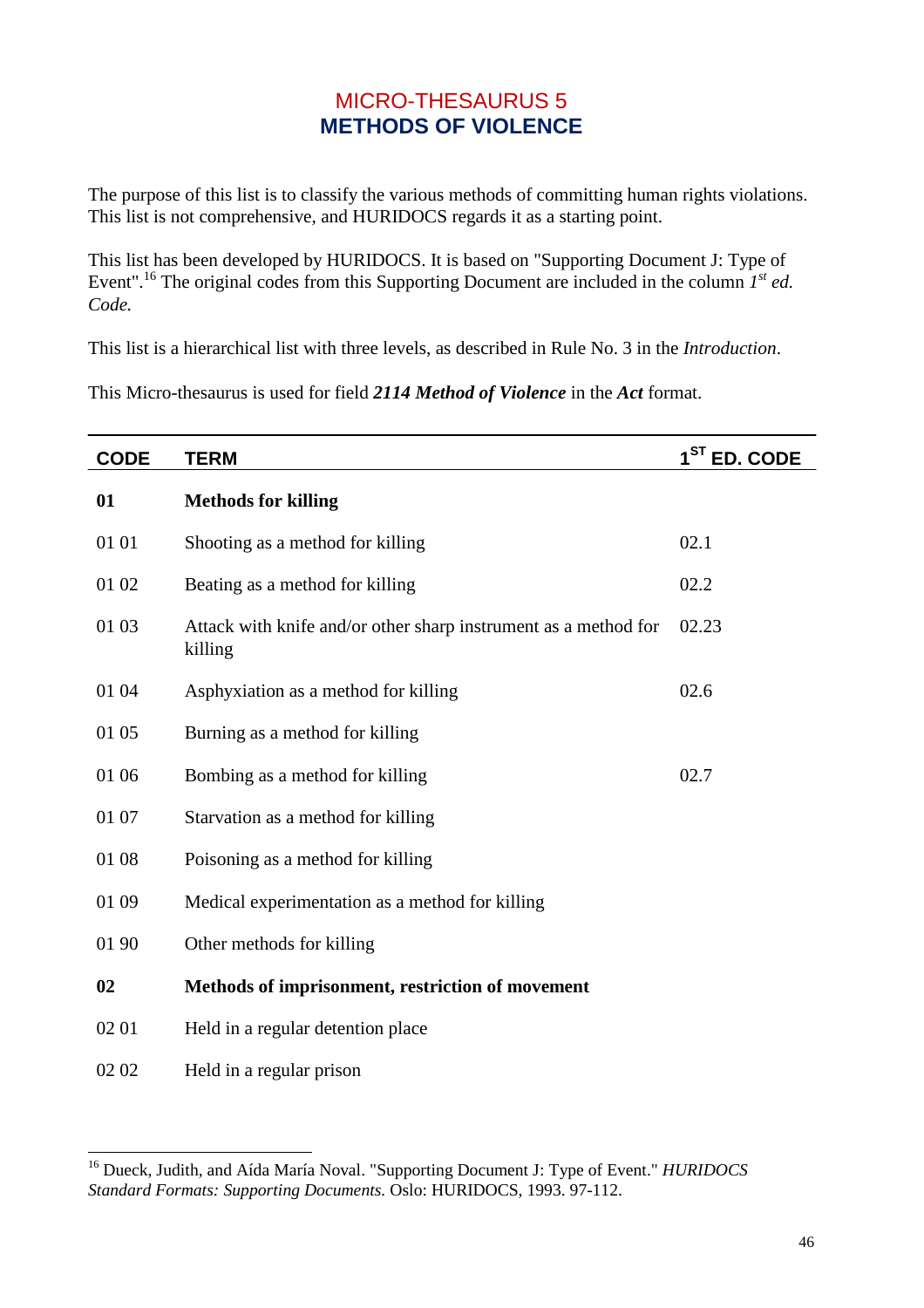| <b>CODE</b>                                           | <b>TERM</b>                                                                                                                                                                                        | 1 <sup>ST</sup> ED. CODE                        |
|-------------------------------------------------------|----------------------------------------------------------------------------------------------------------------------------------------------------------------------------------------------------|-------------------------------------------------|
| 02 03                                                 | Held in a military camp                                                                                                                                                                            |                                                 |
| 02 04                                                 | Held in a psychiatric institution                                                                                                                                                                  | 04.01                                           |
| 02 05                                                 | Held in a labour, concentration or extermination camp                                                                                                                                              | 04.02                                           |
| 02 06                                                 | Held in a government or military facility without any legal<br>authorisation                                                                                                                       | 04.06                                           |
| 02 07                                                 | Held in a private place, such as in the case of slavery,<br>prostitution                                                                                                                           | 04.04                                           |
| 02 08                                                 | Held in a prisoner of war camp                                                                                                                                                                     | 04.05                                           |
| 02 90                                                 | Other methods of imprisonment, restriction of movement                                                                                                                                             |                                                 |
| 03                                                    | Methods of violence against a person (such as torture)                                                                                                                                             |                                                 |
| 03 01<br>03 01 01<br>03 01 02<br>03 01 03<br>03 01 04 | Beating<br>Slapping, kicking or punching<br>Blows with rifle butts, whips, straps or heavy sticks<br>"Telefono" - clapping on ears with the mouth shut<br>"Falanga" - beating of soles of the feet | 05.21<br>05.211<br>05.212<br>05.2191<br>05.2192 |
| 03 02                                                 | Wounding                                                                                                                                                                                           |                                                 |
| 03 03<br>03 03 01                                     | Maiming or breaking bones<br>"Operating table" - the victim is forced to lie on a table with<br>the upper half of the body unsupported and the abdomen is<br>beaten                                | 05.214<br>05.2193                               |
| 03 03 02                                              | Forced jumping or being thrown from heights                                                                                                                                                        | 05.22                                           |
| 03 04<br>03 04 01<br>03 04 02<br>03 04 03<br>03 04 04 | <b>Burns</b><br>Burns through boiling water<br>Burns with cigarettes<br>Burns with chemicals<br>Burns with burning sticks or live fire                                                             | 05.24<br>05.241<br>05.232<br>05.243<br>05.244   |
| 03 05<br>03 05 01<br>03 05 02<br>03 05 03             | Rape<br>Rape, with forced performance of particular sexual acts<br>Rape through introduction of inanimate objects into the<br>genitalia<br>Rape through introduction of animate objects into the   | 05.252<br>05.255<br>05.256                      |
| 03 06                                                 | genitalia<br>Sexual harassment and molestation                                                                                                                                                     |                                                 |
| 03 06 01                                              | Sexual harassment and molestation, with forced<br>performance of particular sexual acts                                                                                                            | 05.252                                          |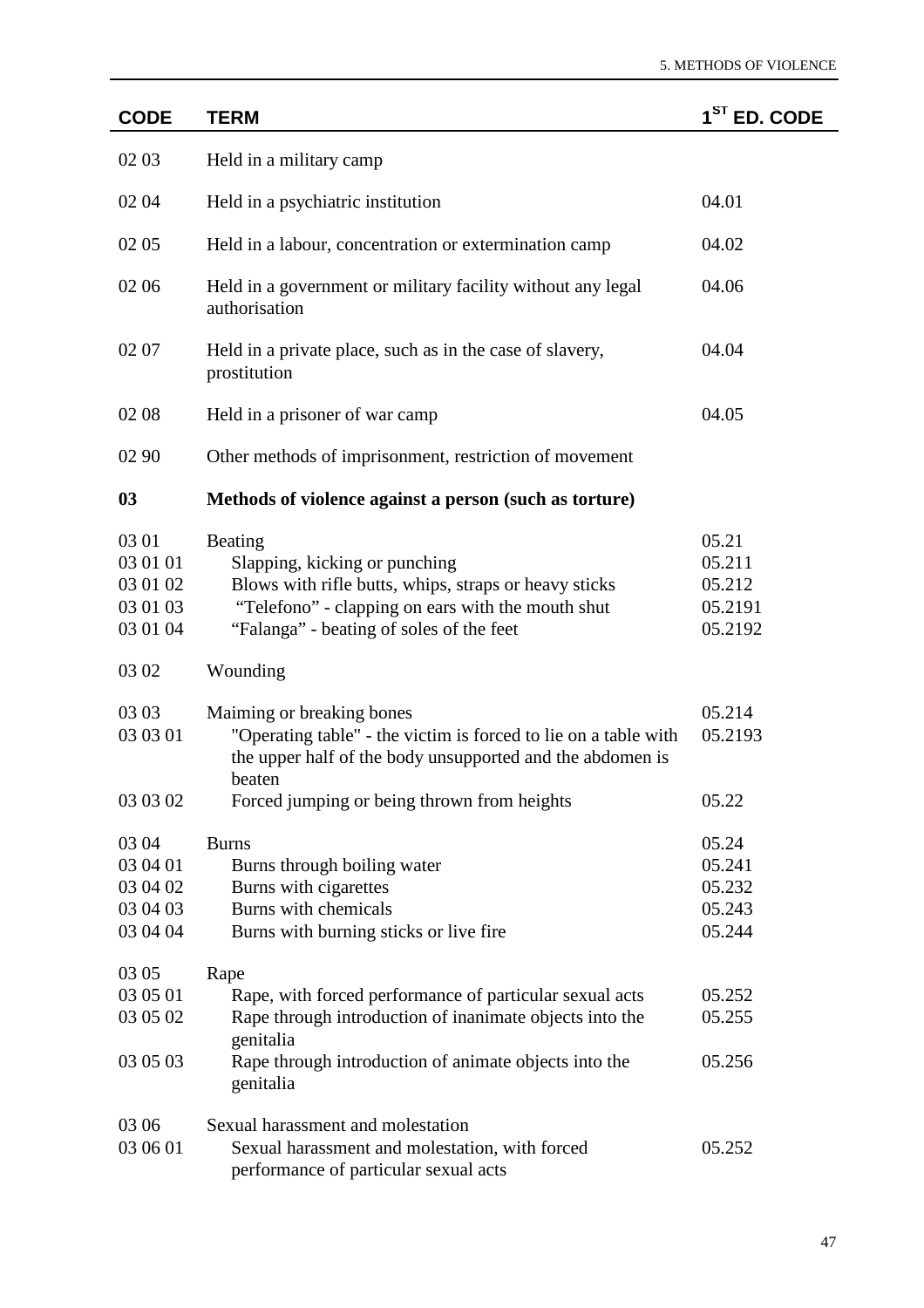| <b>CODE</b> | <b>TERM</b>                                                                                                           | 1 <sup>ST</sup><br><b>ED. CODE</b> |
|-------------|-----------------------------------------------------------------------------------------------------------------------|------------------------------------|
| 03 06 02    | <b>Sexual threats</b>                                                                                                 |                                    |
| 03 06 03    | Sexual comments and other forms of sexual harassment                                                                  |                                    |
| 03 06 04    | Touching as a form of sexual harassment and molestation                                                               |                                    |
| 03 07       | Exposure to extreme heat or cold                                                                                      | 05.66                              |
| 03 08       | Application of electric shock                                                                                         | 05.257                             |
| 03 08 01    | "Black slave" - an electric apparatus which inserts a heated<br>metal skewer into the victim's anus                   | 05.2571                            |
| 03 08 02    | "Picana" or "parrilla" - use of heavy metal bed frame                                                                 | 05.321                             |
| 03 09       | Asphyxiation                                                                                                          | 05.26                              |
| 03 09 01    | "Submarino" - includes the use of water                                                                               |                                    |
| 03 09 02    | "Submarino seco" - putting the head in a plastic bag                                                                  | 05.262                             |
| 03 09 03    | "Submarino mojado" - immersion in filthy fluid such as<br>water with urine and excrements                             | 05.2631                            |
| 03 10       | Strangulation                                                                                                         | 05.261                             |
| 03 11       | Forced postures                                                                                                       | 05.27                              |
| 03 11 02    | "Pau de arara" (parrot's perch) - or hanging the victim from<br>a stick between knees and arms bound tightly together | 05.2711                            |
| 03 11 03    | "Planton" (forced standing) - often under the elements, for<br>many hours                                             | 05.272                             |
| 03 11 04    | "Potro" - stretching of limbs and trunk                                                                               | 02.273                             |
| 03 11 05    | Forced sitting or kneeling                                                                                            | 05.274                             |
| 03 11 06    | "Saw horse" - victim is forced to sit straddling a metal or                                                           | 05.2741                            |
|             | wooden bar                                                                                                            |                                    |
| 03 12       | Nail removal                                                                                                          | 05.28                              |
| 03 13       | Use of animals (rats, spiders, etc.) as a method of violence                                                          | 05.31                              |
| 03 14       | Amputation                                                                                                            | 05.34                              |
| 03 15       | Deprivation                                                                                                           | 05.4                               |
| 03 15 01    | Deprived of food and/or water                                                                                         |                                    |
| 03 15 02    | Deprived of sleep                                                                                                     | 05.43                              |
| 03 15 03    | Deprived of needed medical attention                                                                                  | 05.44                              |
| 03 15 04    | Deprived of needed medication                                                                                         | 05.45                              |
| 03 16       | Forced feeding                                                                                                        | 05.411                             |
| 03 17       | Immobilisation                                                                                                        |                                    |
| 03 17 01    | Being bound or tied up as a form of immobilisation                                                                    | 05.651                             |
| 03 18       | Isolation                                                                                                             |                                    |